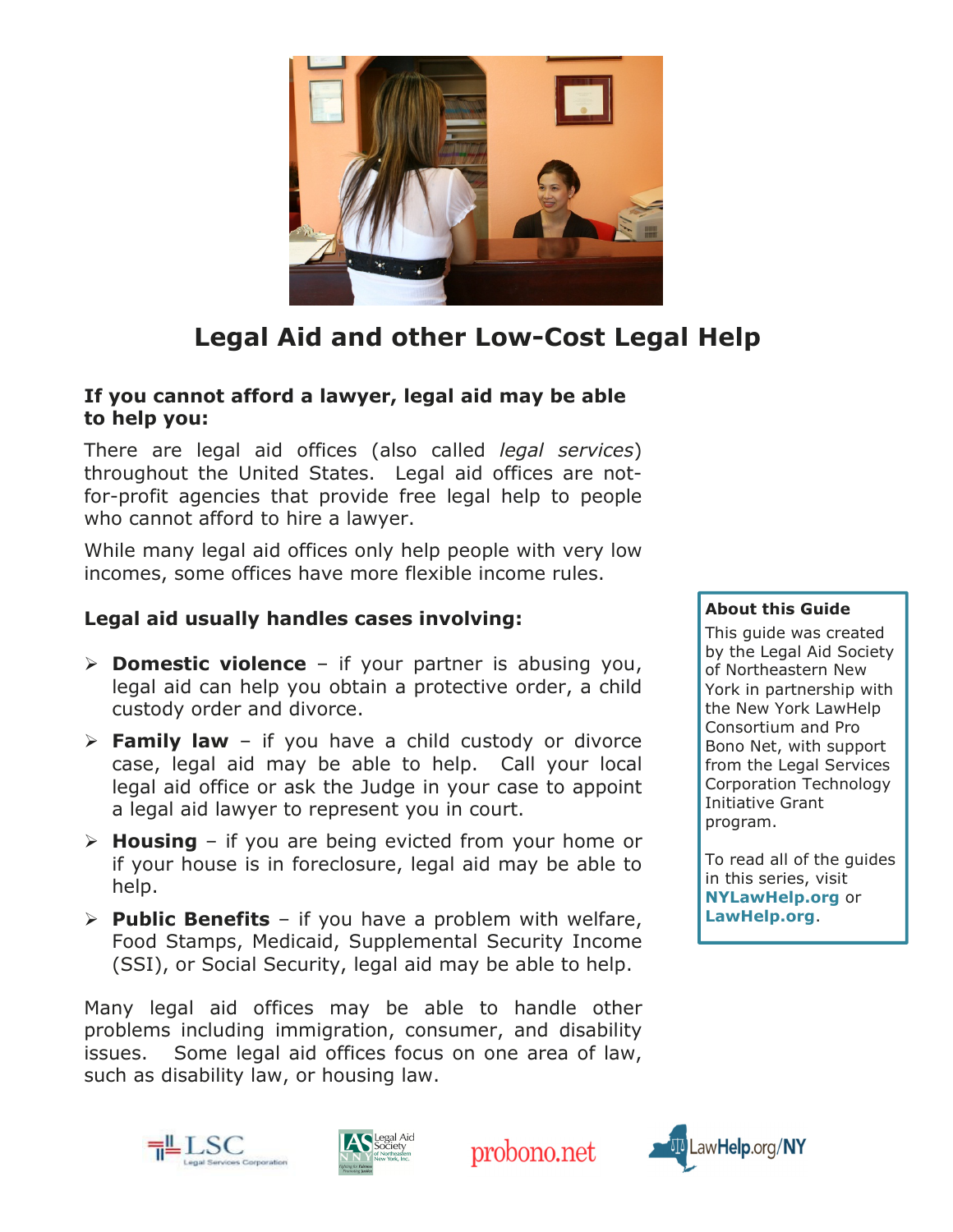Some legal aid offices get funding from the government and that may limit the kind of cases they can take.

**To find a legal aid office near you:** Go to **www.LawHelp.org** and select the state where you live to find out who in your state may be able to help with your legal problem.

#### I do not have legal immigration status. Can legal aid help me?

Each legal aid office has its own rules about who qualifies for its services. However, if you are a victim of a violent crime or domestic violence, legal aid can help you in any case that helps protect you from the domestic violence or abuse even if you do not have legal immigration status. If you are a victim of domestic violence, legal aid may also file an immigration application on your behalf. Some legal aid offices specialize in a wide range of immigration law issues. Go to **www.LawHelp.org** for information about the rules for the legal aid offices in your area.

#### Are there cases that legal aid does not handle?

Civil legal aid does not handle cases for money damages such as medical malpractice, or car accident cases or traffic violation cases or criminal cases. (For the difference between civil and criminal issues, see The Differences between Criminal Court and Civil Court).

# What can I expect from a legal aid lawyer?

Legal aid lawyers have the same qualifications as other lawyers. Everything you say to your lawyer is *confidential*, which means that it is not shared with anyone outside of the legal aid office. Since everything you say to your lawyer is confidential, tell your lawyer the truth. Your lawyer can help you best when you tell your lawyer the truth.

# I do not qualify for legal aid, where else can I go for help?

# $\triangleright$  Your local bar association, which is an organization for lawyers.

You can call your local bar association's lawyer referral service to find a licensed, private lawyer who has experience with your type of legal problem and will meet with you for a reduced fee. The lawyer will meet with you for 30 minutes about your case for a fee of less than \$50. It is very important to carefully review the fee agreement before you hire the lawyer to start working on your case. Sometimes there is no fee for medical malpractice, car accident or worker's compensation cases because the lawyer will only get paid if you win your case.